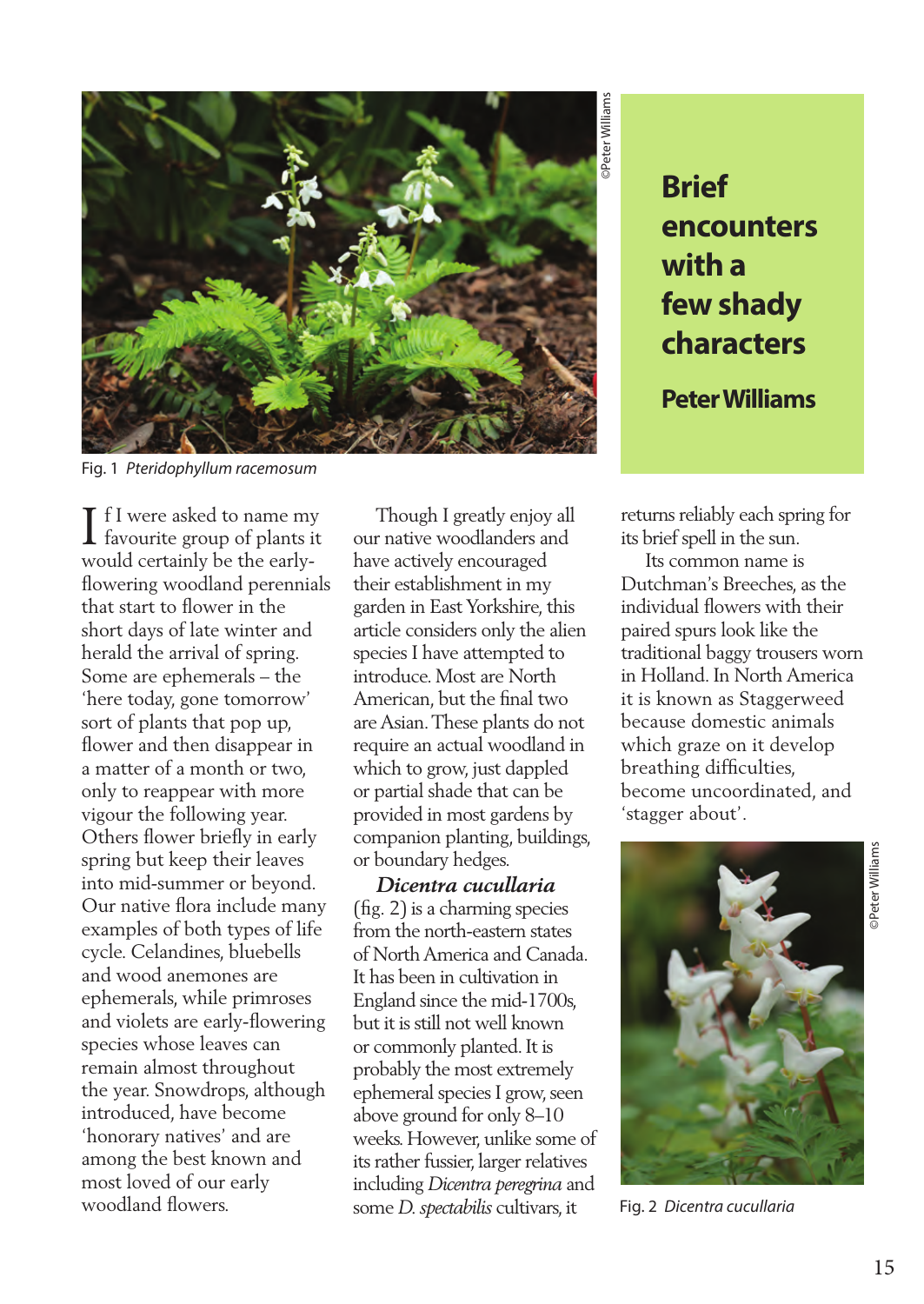This reaction is caused by a very poisonous alkaloid produced by the plant as a chemical defence against smaller, natural grazers. Being poisonous appears to be a feature of many ephemeral species and is probably needed because damage to their leaves or below-ground storage organs would seriously affect their chances of survival when they have such a short growing season.

 *D. cucullaria* does best in real or simulated deciduous woodland conditions (such as growing beneath deciduous shrubs), with humus-rich soil that is not waterlogged in winter. In early March the fresh-green feathery foliage erupts from the soil and flowers are produced very quickly. Each year I am surprised by the sudden re-appearance of flowering plants in areas of the garden where I would have sworn that only the previous day there was nothing but bare ground. In fact the leaves had probably been emerging and

unfolding for a few days but had remained unseen by me – just like large docks or nettles are invisible when I weed, but which become all too obvious when I'm showing a visitor around the garden!

 The flowers are usually shining white, which makes the plants stand out well against bare soil or leaf litter, but 'Pittsburg' has off-white flowers with a pinkish hue, and the horribly named 'Pink Punk' (fig. 3) has darker pink flowers and slightly glaucous foliage. Both are attractive but I much prefer the wild species.

 *D. cucullaria* is extremely easy to propagate vegetatively; in fact, it is difficult to stop it spreading around the garden accidentally, but delightfully. At the base of the stem, the rootstock is composed of numerous small bulblets (fig. 4). They're easily broken off and each one can form a new plant that will flower in just a couple of years. Hoeing or other soil-disturbing activities over

dormant plants will certainly disperse the bulblets, which will pop up the following spring; but unwanted plants are not troublesome and can be removed easily. Plants can be divided in spring just as they emerge and are on the point of flowering. They tolerate being lifted, root-washed and potted or replanted without noticeably sulking.

 I have never observed seed on my plants, probably because they are not self-fertile and require pollination by longtongued bees. In areas where the plants grow naturally, pollination is frequently performed by queen bumble bees searching for nectar after emerging from their winter quarters. I have noticed that the flowers in my garden often have holes in the spurs where short-tongued bees have raided the nectaries without achieving pollination.

 *D. cucullaria* vanishes just as rapidly as it appears, and it is always 'at rest' by mid-May.



Fig. 3 D. cucullaria 'Pink Punk' Fig. 4 Bulblets



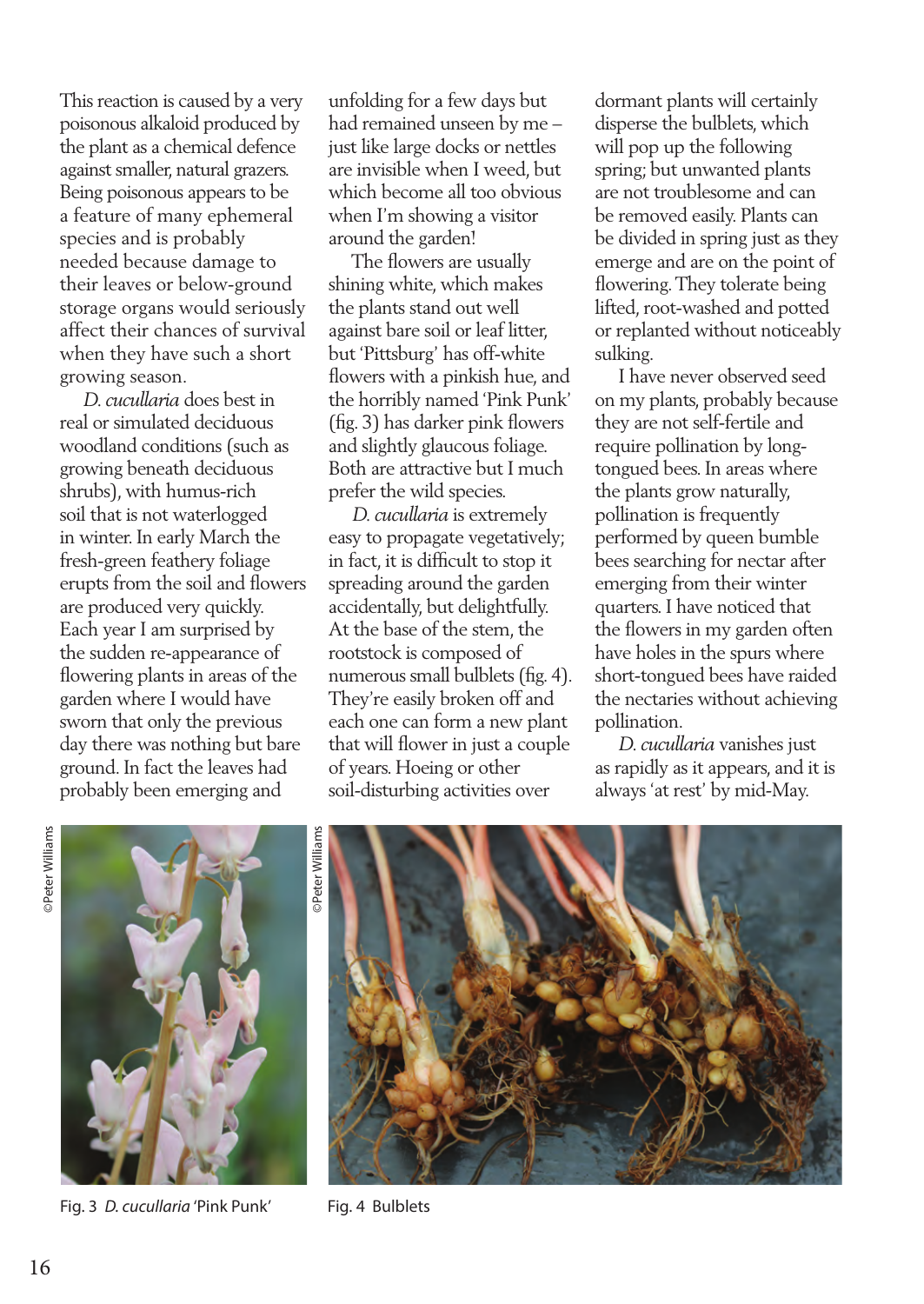## *Isopyrum biternatum*

(figs 5 & 6) is a low-growing herbaceous perennial which starts its growth period not in the early spring but in the late autumn. This is simply a modification of the ephemerals' strategy of growing while the dominant vegetation is leafless, and demonstrates that, like many ephemerals, it is very hardy and can grow well at low temperatures in the coldest days of the year. It is another native of North America and southern Canada but

in many northern locations it is an endangered species. As the name suggests, the leaves are compoundly divided and superficially look a little like those of *D. cucullaria*. It is a member of the Ranunculaceae, a family that provides gardeners with many excellent woodland plants.

 The white flowers are freely produced in clusters and its bright yellow, pollen-rich anthers attract insects. This species does not produce nectar but is

fertilized by insects as they harvest the pollen. Flowers are produced over a period of a month or so, and the plant spreads well, but not threateningly, in shady situations. Division of this species is easily achieved by cutting, or pulling apart an established clump or pot in autumn or spring. New divisions grow away easily and flower well in the first year. The leaves die back rapidly as the days lengthen and plants have effectively disappeared





Figs 5 & 6 *Isopyrum biternatum*

 **Erythroniums** are true woodland ephemerals that occur in many parts of the northern hemisphere. Their annual above-ground tenure is only slightly longer than *D. cucullaria*, but their arrival and departure are less dramatic.

 My first attempts with this group were with Dog's Tooth Violet, the European variety *E. dens-canis* (fig. 7), that I tried to grow as an alpine glasshouse subject. The result was abject failure! I knew nothing about the species but was tempted to purchase a few bulbs because the photographs in the autumn bulb catalogues looked so appealing. I thought that the tooth-like bulbs should be planted horizontally, in peatbased compost, in the sort of shallow clay pans used by growers of alpine plants. Only stunted growth and deformed flowers resulted, and the bulbs were either smaller at the end of the growth cycle than at the beginning, or were dead. My only defence for such ignorance is that it was in the pre-internet era, when I was a young and enthusiastic, but poorly informed, gardener. I soon

realised that erythroniums needed to be planted quite deeply, preferably vertically, and with the tip of the 'dog's tooth' uppermost. I also learnt that many species and cultivars grew far better in the garden than they did in pots.

 In recent years I have encountered a new problem with growing *E. dens-canis* and most other pink/purple species and hybrids. Each spring, beautifully marked leaves appear (that look like the camouflage on trout – hence another of the plant's common names, Trout Lily)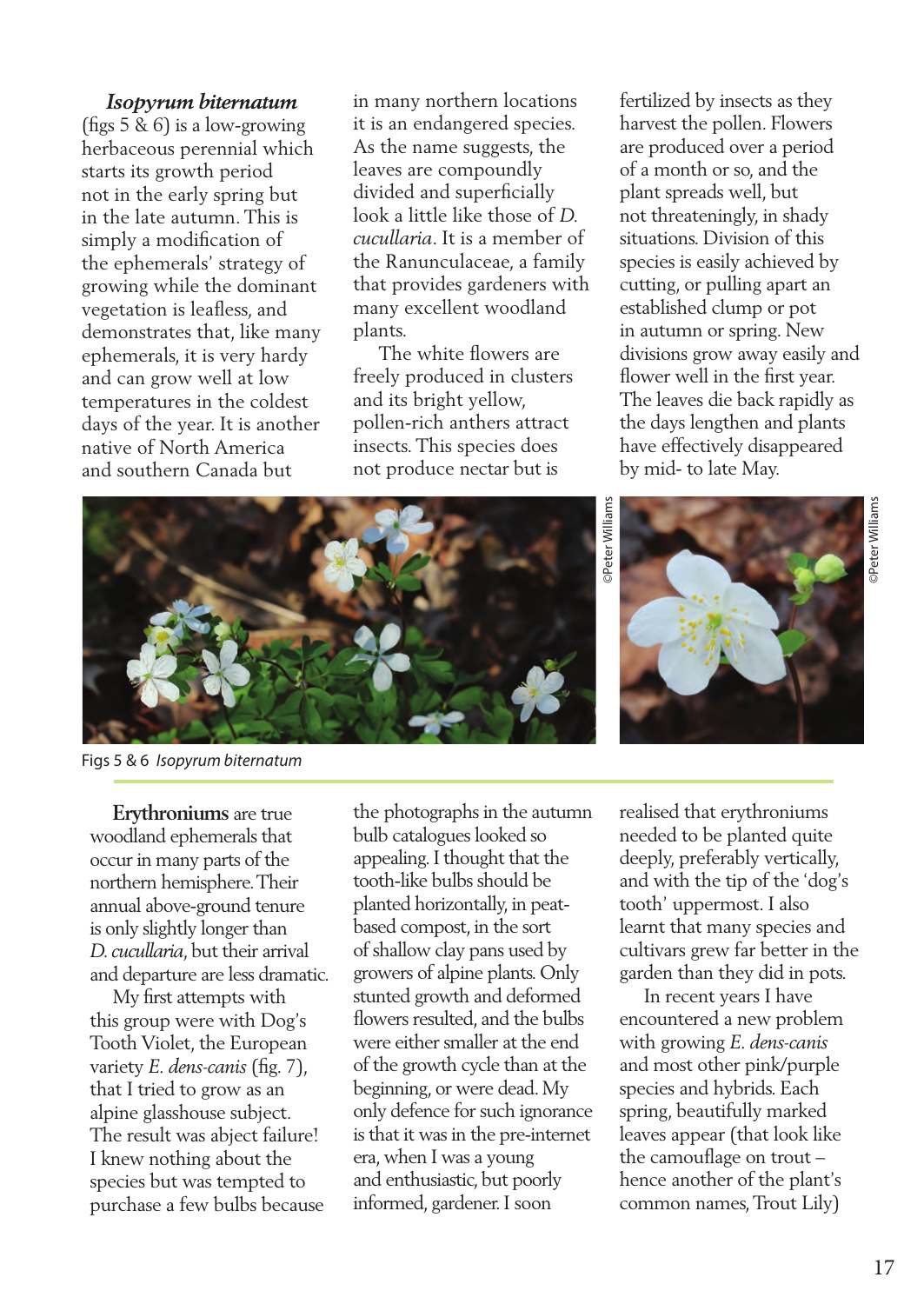

Fig. 7 *Erythronium dens-canis*



Fig. 8 *E. californicum* 'White Beauty'



Fig. 9 *E.* 'Pagoda'

and a host of pointed buds can be seen to develop and extend. The flowers begin to colour, and the petals just start to reflex, when they suddenly disappear. At first I thought rabbits were responsible, but the decapitation continued after I had successfully excluded those pests. The culprits, I now know, are pheasants. We are surrounded by land used by local shoots and each winter a number of birds seek refuge in our garden and enjoy the seed put out for the wild birds. Pheasants, like all birds, are attracted to red-coloured flowers (and fruits) and seem to be particularly attracted to pink/ purple erythroniums.

 The white- or yellowflowered types are never damaged and it is these that I now grow. The most successful cultivars in my garden are the American species and hybrids especially the relatively lateflowering, *E. californicum* 'White Beauty' (fig. 8) and its pale-yellow offspring 'Pagoda' (fig. 9). The former quickly forms strong clumps, and the latter has spread all around the woodland edge and even invades the lawn. The leaves of 'Pagoda' have rather insignificant markings and are somewhat less attractive than other cultivars, but it just does so well that I could not be without it. 'Pagoda's' other parent, *E. tuolumnense*, is smaller, and has brighter yellow flowers, but does poorly in my garden. I do, however, grow it successfully as an alpine glasshouse specimen in a deep pot of soil-based compost!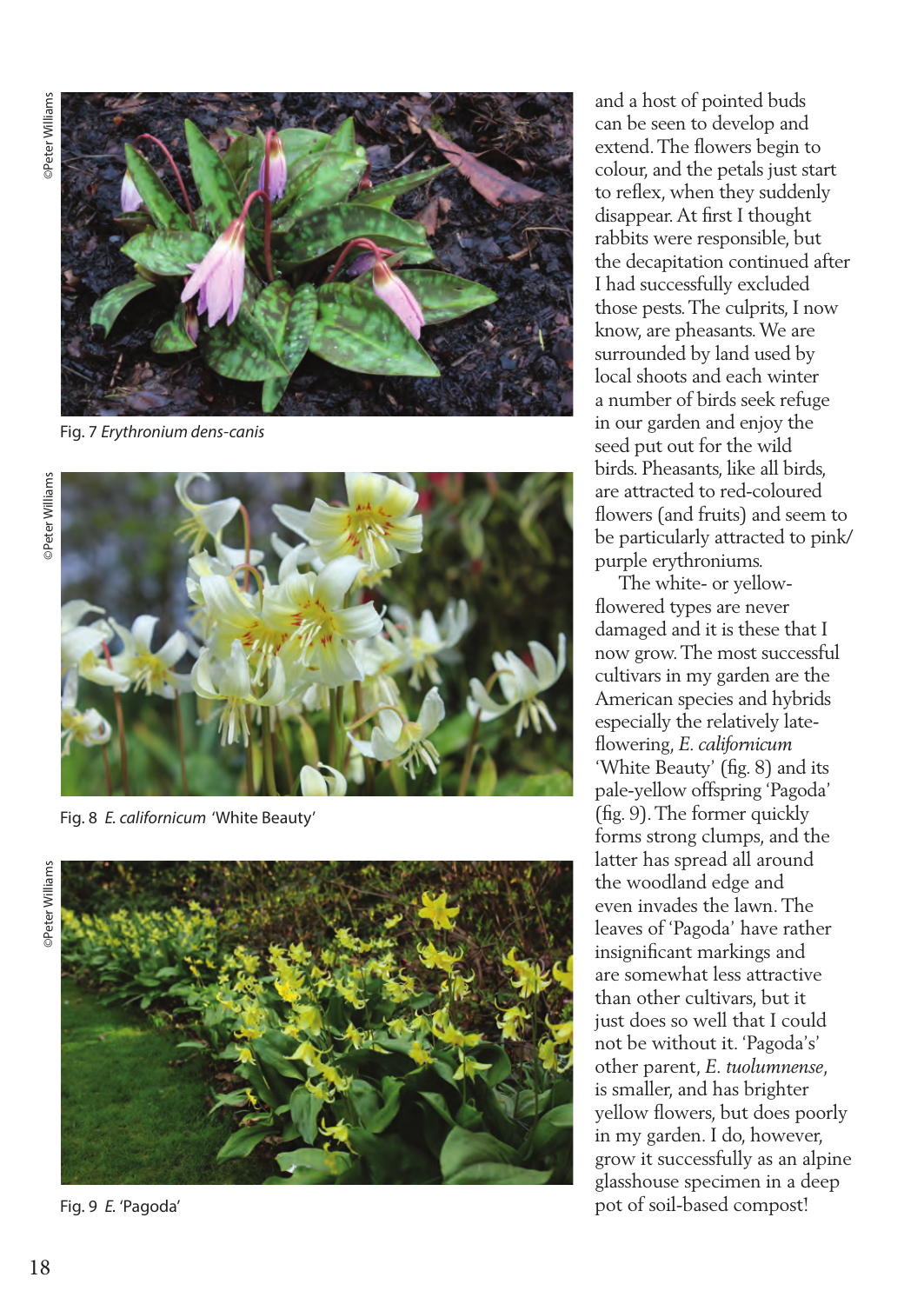I was given my first trillium by an old university friend about ten years ago. It was a small specimen of *Trillium grandiflorum*, which I planted on the shady northern side of a small woodland bed where I grew azaleas, dwarf rhododendrons and earlyflowering miniature bulbs. The plant grew away well in my sandy acid soil, and over the next few years developed into a lovely clump, producing at least 20 flowers each year. As the plant expanded I started to think about propagation, because the idea of a drift of trilliums really excited me. I read that division was the easiest way forward and that it should be attempted just when the flowers have faded. On a couple of occasions I actually approached the plant, fork and spade in hand, but I could not bring myself to 'do the deed' in case I killed it. The courage to go ahead came when I noticed that there were numerous seedlings surrounding the parent (fig. 10).

 I lifted the plant, put it in a wheelbarrow, and hosed off the soil (fig. 11). I was expecting to be able to split it easily into separate divisions, each with a growing point, but was alarmed to find a central mass of undifferentiated tissue the size of a small football with the growing points arranged around the periphery. This was the moment when I thought, *"Why did I do it, how could I have been so foolish?"* 

 There was no going back, so I cut the mass into two equal parts. From one, I cut twelve sections from the outside edge, each with leaves and the old



Fig. 10 Numerous seedlings surround *Trillium grandiflorum* 

flowering stems attached. I potted each division into a 1-litre deep pot with my usual woodland compost made up of 3 parts coarse peat: 2 parts leaf mould: 1 part gravel, plus 3g per litre of 12–14 month slow-release fertiliser. The newly potted plants looked horrible with broken old flower stems and leaves, and I was convinced all would die. The residual mass of tissue had just a couple of damaged growing points and I replanted it near its original spot. I honestly thought that all was lost and felt quite fed up about the situation for a few days.

 The following spring I was surprised, and truly delighted, when all the potted trilliums started into growth. I was even more surprised to find that they all flowered. The undivided half that I had replanted was slow to shoot and I really thought it had perished. However, it reappeared about a month later than usual, and once more flowered. I now realise that *T. grandiflorum* is a very easy species to propagate vegetatively and I routinely split

©Peter Williams Peter William:



Fig. 11 Washing the trillium rootball

plants when the flowers have faded. They invariably survive and flower the next season.

 Many of the seedlings have now reached flowering size and been moved to new locations in the garden. I have also been surprised when trillium flowers open on young plants in totally unexpected places. The seed has probably been dispersed by ants, very numerous in my soil, and the seedlings have grown unnoticed until flowering. I have also observed trillium seedlings appearing in pots of other species in my glasshouse and polytunnel – all are most welcome because it is impossible to have too many!

 Expert trillium growers do not appear to rate *T. grandiflorum* very highly. It might be because the leaves are not well-marked or because it is just so easy to grow that it does not present enough of a challenge. Whatever the reason, it is still my favourite, and my dream of having a drift of trilliums is slowly becoming a reality.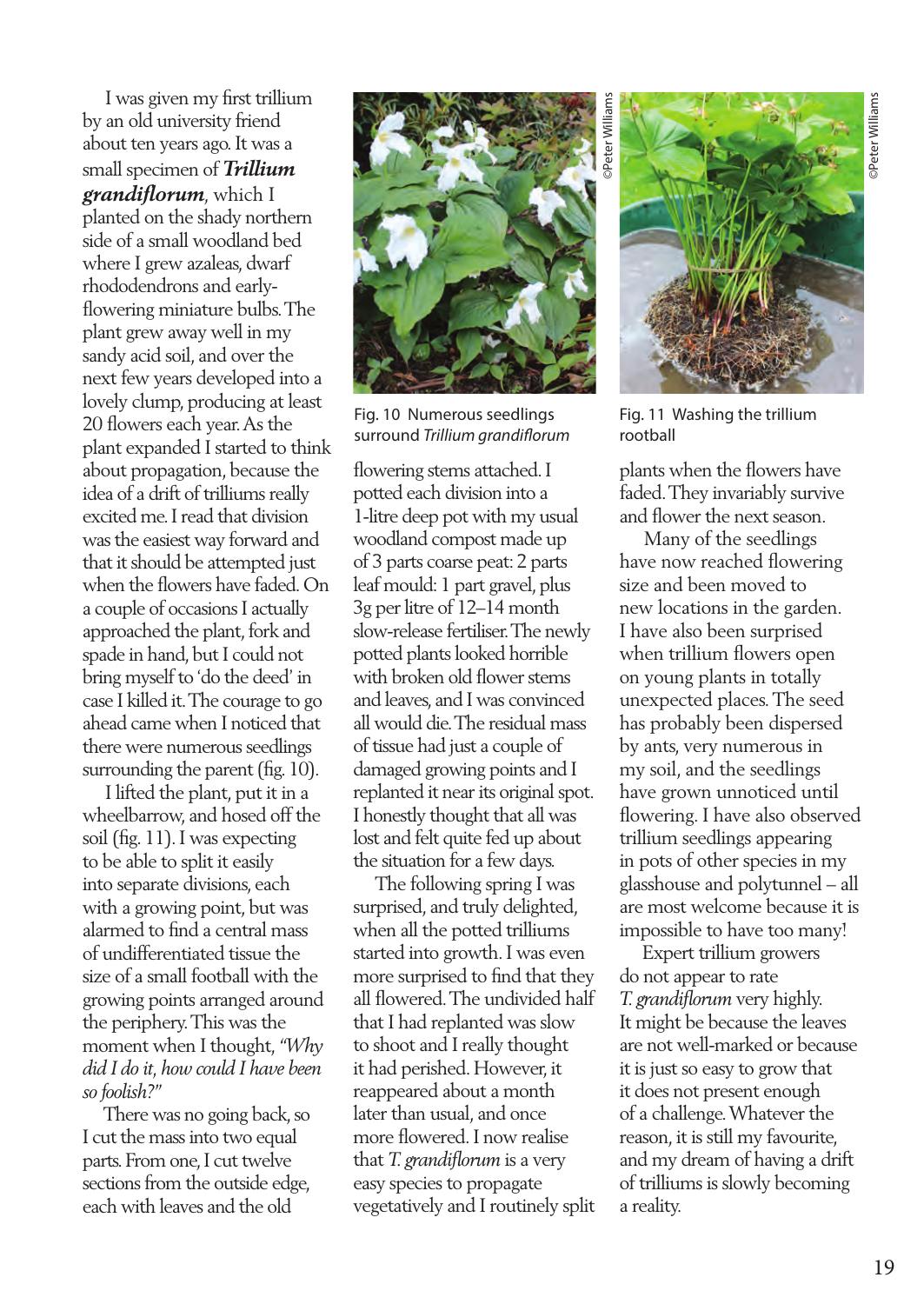The common horticultural strain of *Sanguinaria canadensis* is the variety f. *multiplex* 'Plena' (fig. 12). It appears regularly on the display stands at spring flower shows where it is always admired. 'Experts' can often be heard advising those 'naïve' enthusiasts looking longingly at the beautiful white, fully double flowers, that they should not be tempted to buy a plant because the flowering period is so short that 'If you blink you'll miss it'. Ignore all such advice! It is true that individual flowers last for just a few days, but they are produced over a period of two or three weeks, and the developing flowering shoot is very attractive as it pushes through the soil or litter layer in March. Each flower is 'wrapped' in the lateral lobes of an olivegreen leaf that slowly unfolds to display the flower beautifully. When the flowers die, the leaves continue to expand and look attractive in their own right until the middle of summer. If the plant is sited out of the wind, it will be a true delight in early spring, possibly for a month, or perhaps a little longer.

 The genus name *Sanguinaria* refers to blood, because of the red pigment present in the root tissue and plant sap; hence the common name Bloodroot. If a lobe of the leaf is removed, blood-like sap emerges from the cut veins and forms drops that solidify along the cut edge of the leaf (fig. 13). The pigment was mixed with walnut oil or bear's grease by Native Americans as a skin dye for body painting. The pigment is actually another alkaloid poison and has been used in all manner of herbal medicines both by Native Americans and later by herbalists. While the compound certainly has powerful physiological effects, the efficacy of remedies containing the pigment is uncertain, and probably just as likely to be harmful!

 My first bloodroot was the common double variety, and it formed a good colony in the bed where I planted my original trillium. Although it is easy to propagate by rhizome division in early spring or autumn, the cultivar, like many other plants with fully-double flowers, is sterile. I now far

prefer the wild species (fig.14) which originates from eastern North America. It has a single flower with eight pure white petals and is self-fertile. The flowers have a variable structure but are generally composed of four large and four smaller petals, although petal size and arrangement can vary greatly between individual plants.

 The species grows well in semi-shaded environments and I have established a number of plants beneath deciduous shrubs, especially magnolias. The seed pods develop soon after the petals have fallen (fig. 15), and expand for about a month before they become yellow and dry. Pods open to reveal a collection of shiny brown seeds each with a glistening white attachment (fig. 16). The seeds look like small 'fried eggs' (fig. 17) and the white tissue is an elaiosome that attracts ants which aid dispersal – a process known as myrmecochory. Ants harvest the seed, eat the nutritious elaiosome, and abandon the seed which goes on to germinate the following spring.



Fig. 12 *Sanguinaria canadensis f.* 



Fig. 13 Blood-like sap

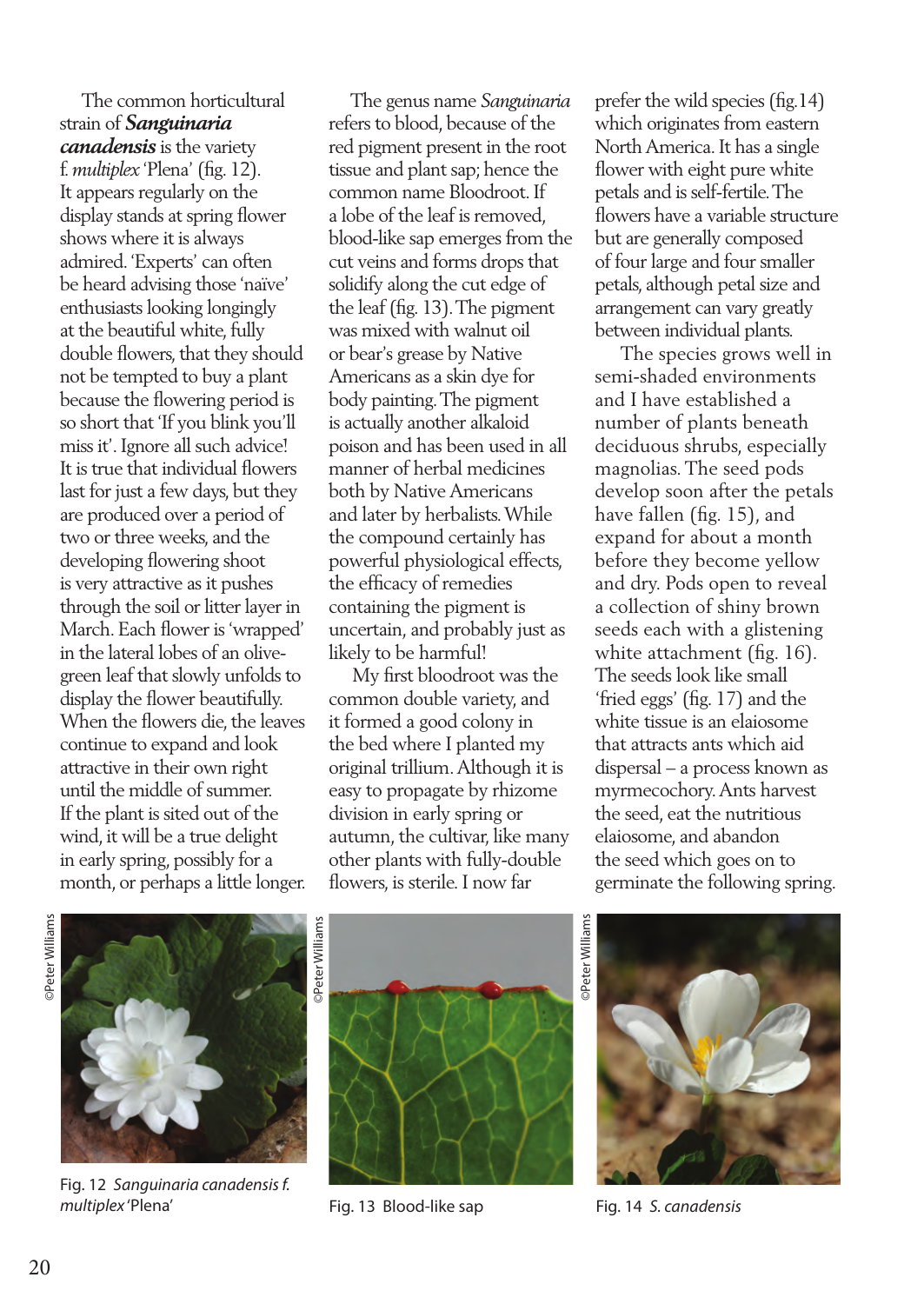

Figs 15, 16 & 17 The seed pod and seeds of *S. canadensis*

 To my mind, *Jeffersonia dubia* (fig. 18) produces some of the most beautiful of all early-flowering spring blooms. The flowers range in colour from white through pale lavender to violet and are produced as, or before, the limegreen leaves are expanding. Although the genus name derives from Thomas Jefferson, who served under George Washington and became third US President, this species is not American but Asiatic. (The name *Jeffersonia* was first used to describe *J. diphylla*, an American native I have only just acquired.)

 I first grew *J. dubia* in an alpine house because of its reported need for an alkaline soil (my soil is acid, pH less than 5). The plants grew well enough in pots and flowered freely, but after releasing many other captive plants into my garden (attitudinal shift!), and noting just how much better they grew, I decided early this year to release my Jeffersonias.

The results were dramatic. The plants grew and flowered well, and produced numerous seed pods. The seeds have wellmarked elaiosomes and again are naturally dispersed by ants. Even without ants, germination is reported to occur readily if seeds are sown just as they are released. In the past I have increased the number of specimens by cutting dormant plants into quarters; this has been generally successful, but individuals are slow to recover and a proportion die.



Fig. 18 *Jeffersonia dubia*

 I will finish this account of my favourite earlyflowering woodlanders with another Asian species, *Pteridophyllum racemosum*

(fig. 1), a Japanese endemic I have been growing for three years. It would be difficult for me to choose between this and *Trillium grandiflorum* in my 'desert island' plant selection. I bought my first plant at an HPS AGM and promptly planted it out. It promptly died! Undeterred, I looked up the biology of the species in the scientific literature and sent a query about growing conditions to the Japanese scientists who had written the most recent account of the biology of species. They advised on growing conditions and recommended a nursery that ethically sourced Japanese natives, and subsequently I placed an order.

 Five plants arrived 10 days later, perfectly packaged and in superb condition (fig. 19).